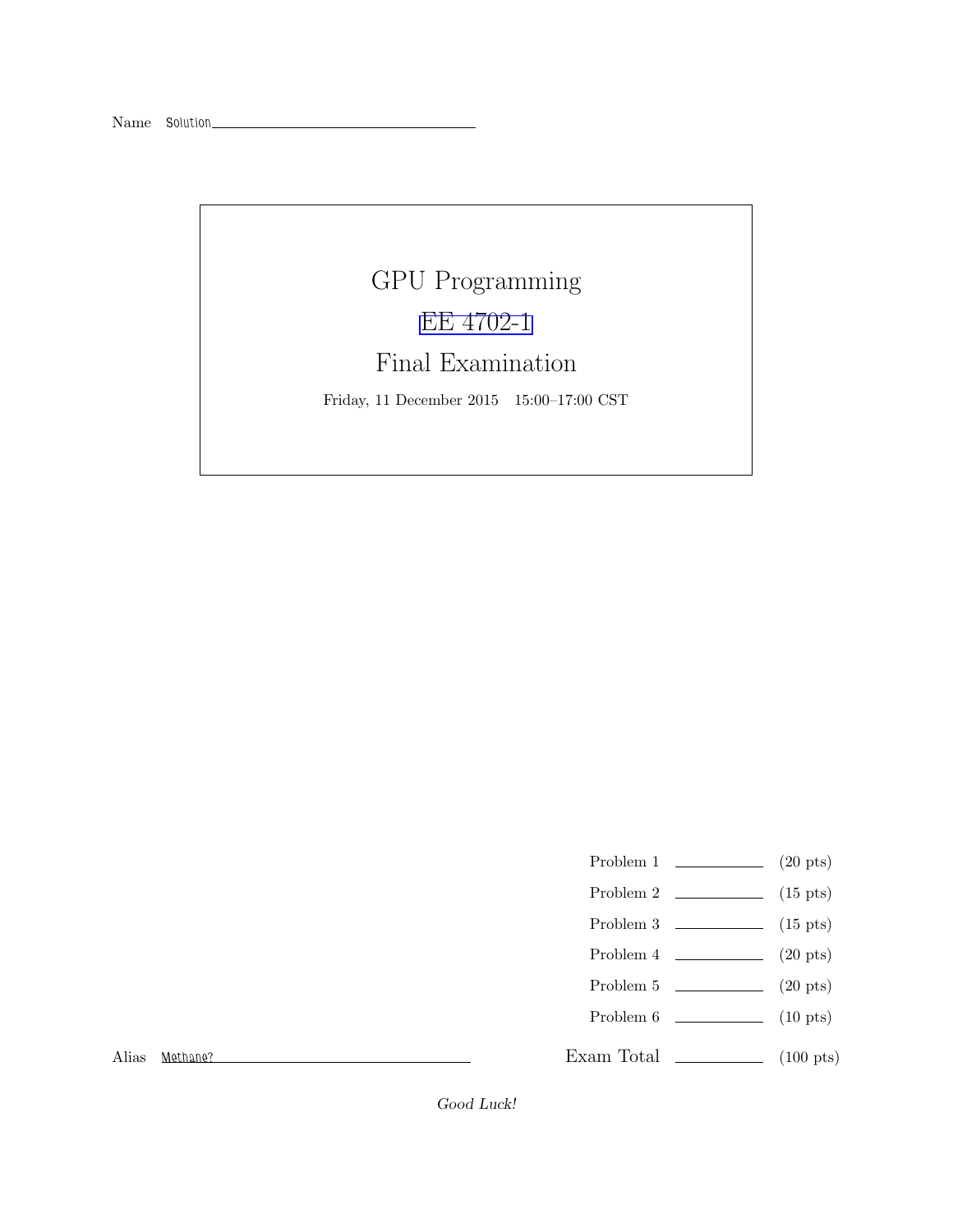Problem 1: [20 pts] The code below, taken from Homework 4, performs the rendering pass used to draw the balls. Let  $n$  denote the number of balls and let  $s$  denote the number of vertices for each ball. It does so using an instanced draw in which a set of s vertices is sent into the rendering pipeline  $n$  times, for a total of sn vertices. Procedure glDrawArraysInstanced(type,  $0, s, n$ ) sends a set of s vertices for rendering n times.

```
// CPU code for rendering pass.
  glBindBufferBase(GL_SHADER_STORAGE_BUFFER,1,balls_pos_rad_bo);
  glBindBufferBase(GL_SHADER_STORAGE_BUFFER,2,balls_color_bo);
  glBindBuffer(GL_ARRAY_BUFFER,sphere.points_bo);
  glVertexPointer(3,GL_FLOAT,0,0);
  glEnableClientState(GL_VERTEX_ARRAY);
  glDrawArraysInstanced(GL_TRIANGLE_STRIP, 0, num_vertices, num_balls );
// Vertex Shader Code for rendering pass.
void vs_main_instances() {
  vec4 center_o_rad = balls_pos_rad[gl_InstanceID \Leftarrow | ];
  float rad = center_0\_rad.w;vec3 to_surface = rad * gl_Vertex.xyz \Leftarrow |;
  vec4 position_o = vec4(center_o_rad.xyz + to_surface, 1f);
  gl_Position = gl_ModelViewProjectionMatrix \Leftarrow \mathsf{U} * position_o;
  vertex_e = gl_ModelViewMatrix \Leftarrow \cup * position_o;
  normal_e = g1_NormalMatrix \leftarrow V * g1_Vertexxyz \leftarrow 1;
}
```
(*a*) In the shader code above indicate which variables are uniforms and which are vertex shader inputs. *Hint: This question can be answered without understanding what an instanced draw is.*

 $\overrightarrow{\mathsf{q}}$  Put a U next to all uniform variables.  $\overrightarrow{\mathsf{q}}$  Put an I next to all vertex shader inputs.

(*b*) For each rendering pass indicate how much data must be sent from the CPU to the GPU due to this vertex shader. Assume that all uniform variables need to be re-sent each rendering pass. But, make an intelligent determination on whether vertex shader inputs and other data needs to be re-sent.

Amount of CPU to GPU data for uniform variables per pass in terms of <sup>s</sup> and <sup>n</sup>.

Uniform sizes:  $g1$  ModelViewProjectionMatrix and  $g1$  ModelViewMatrix: since each is a  $4 \times 4$  matrix, 16 floats each; gl NormalMatrix: since it is a  $3 \times 3$  matrix, 9 floats. Total:  $4(32 + 9) = 164$  B.

Amount of CPU to GPU data for vertex shader inputs per pass in terms of  $s$  and  $n$ .

Because gl\_InstanceID is a consecutive numbering of instances it is something that the GPU can easily generate, and so there is no need to send values for this input from the CPU to the GPU. Input gl\_Vertex is sourced from a buffer object. Recall that the buffer object contains the vertex coordinates of a sphere of radius 1 centered at the origin. We expect that this buffer object would be sent from the CPU to the GPU just once, and used as many times as needed. So in a typical pass the amount of data sent would be zero.

Amount of CPU to GPU data for other data used by vertex shader per pass in terms of  $s$  and  $n$ .

Lets assume that the ball positions change each rendering pass but their colors remain the same. Amount of data: 16s B.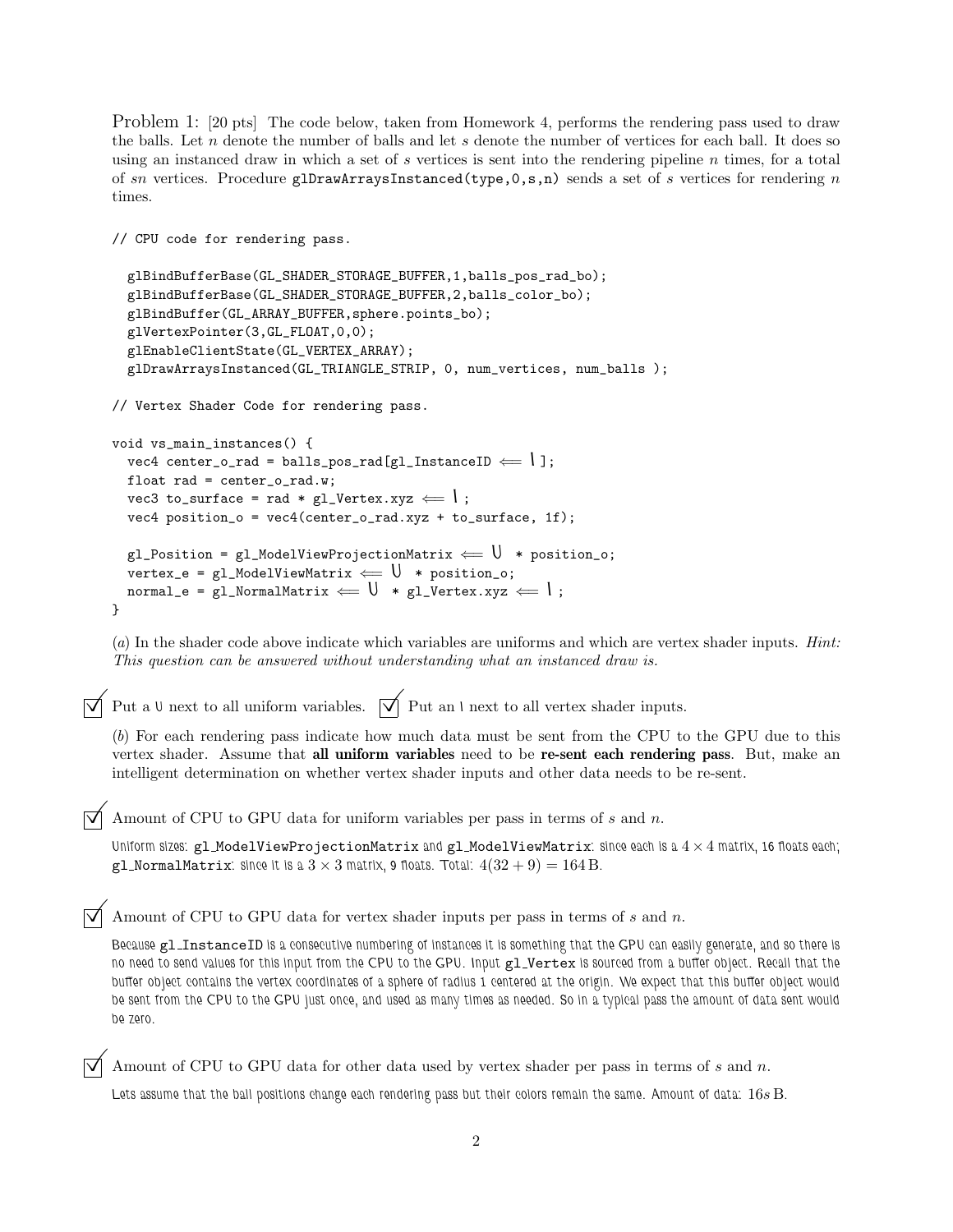## Problem 1, continued:

(*c*) Appearing below is the vertex shader used for spheres in an ordinary rendering pass, followed by the vertex shader for the instanced rendering. Both render the same balls, but using different CPU code.

```
void vs_main() { // Vertex Shader for Ordinary Rendering
  gl_Position = gl_ModelViewProjectionMatrix * gl_Vertex;
  vertex_e = gl_ModelViewMatrix * gl_Vertex;
 normal_e = gl_NormalMatrix * gl_Vertex.xyz;
}
void vs_main_instances() { // Vertex Shader for Instanced Rendering
 vec4 center_o_rad = balls_pos_rad[gl_InstanceID];
 float rad = center_o_rad.w;
 vec3 to_surface = rad * g1_Vertex.xyz;
 vec4 position_o = vec4(center_o_rad.xyz + to_surface, 1f);
 gl_Position = gl_ModelViewProjectionMatrix * position_o;
 vertex_e = gl_ModelViewMatrix * position_o;
 normal_e = gl_NormalMatrix * gl_Vertex.xyz;
}
```
Because it accesses balls\_pos\_rad, vs\_main\_instances looks like it's accessing more data than vs\_main, but in reality less data is being sent to render all the balls.

What data was sent from CPU to GPU in the original code that substituted for balls\_pos\_rad?

Short Answer: The modelview matrix.

Explanation: In all of the classroom examples and homework assignments, the vertices for a sphere are computed for a sphere of radius 1 with its center at the origin. These vertex coordinates and associated normals and texture coordinates are usually placed in buffer objects once, during initialization.

To show the sphere in the desired location at the desired size the usual way of doing things in class was to set the modelview matrix. This is the approach used in vs\_main. One rendering pass is needed for each sphere rendered, and the modelview matrix would be set before each pass.

In contrast, with an instanced draw one can render multiple spheres in a single rendering pass. The pre-defined variable gl\_InstanceID indicates which sphere (numbered starting at 0) is being rendered. Because the same modelview matrix is used during an entire rendering pass another method is needed to specify the size and position of each sphere. The code in  $v$ s\_main\_instances gets the size and position from the array balls\_pos\_rad and uses that to transform the local sphere coordinate in gl\_Vertex (by doing a vector add rather than a matrix/vector multiply). Note that this method does not rotate the sphere, but that should not be a problem since texture coordinates are presumably not being used.

How did this data compare in size to balls\_pos\_rad?

The size of the modelview matrix is  $4\times 4=16$  floats, the size of the normal matrix is  $3\times 3=9$  floats. They are sent once per sphere. The size of an element of  ${\tt balls\_pos\_rad}$  is 4 floats. So the original code uses  $\frac{16+9}{4}=6.25\times$  more data.

(*d*) Explain why the instanced draw gives higher performance than ordinary rendering.

Higher performance because ...

 $\dots$  the overhead of performing a rendering pass is incurred once per  $n$  balls rather than  $n$  times per  $n$  balls (spheres).

Long Answer: The original method does send  $6.25\times$  more data, but that's still just 25 bytes per ball so the amount of data will not have a significant impact. The instanced draw does more computation: it needs to perform three multiplies ( $rad *$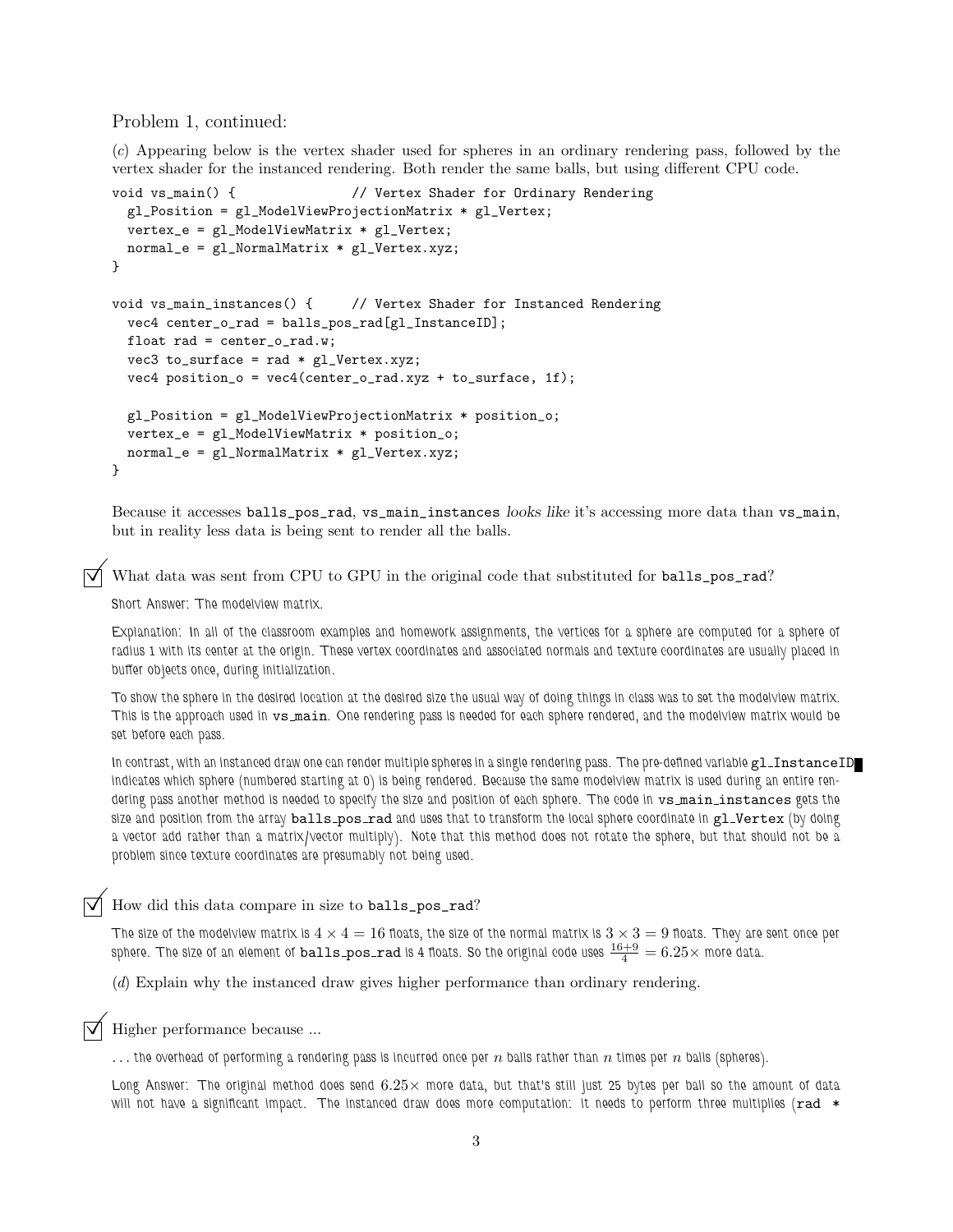gl\_Vertex.xyz) that the original code does not have to do. That's in the vertex shader and is dwarfed by the amount of computation needed to do lighting computations in the fragment shader. So the additional computation needed for the instanced draw is also not a significant factor. Also, each vertex shader invocation needs to read the 16 bytes from balls\_pos\_rad, but the invocations sharing an instance ID will read the same element, and so this will add little time. It's likely that the time to set up a rendering pass will be much larger than these other differences.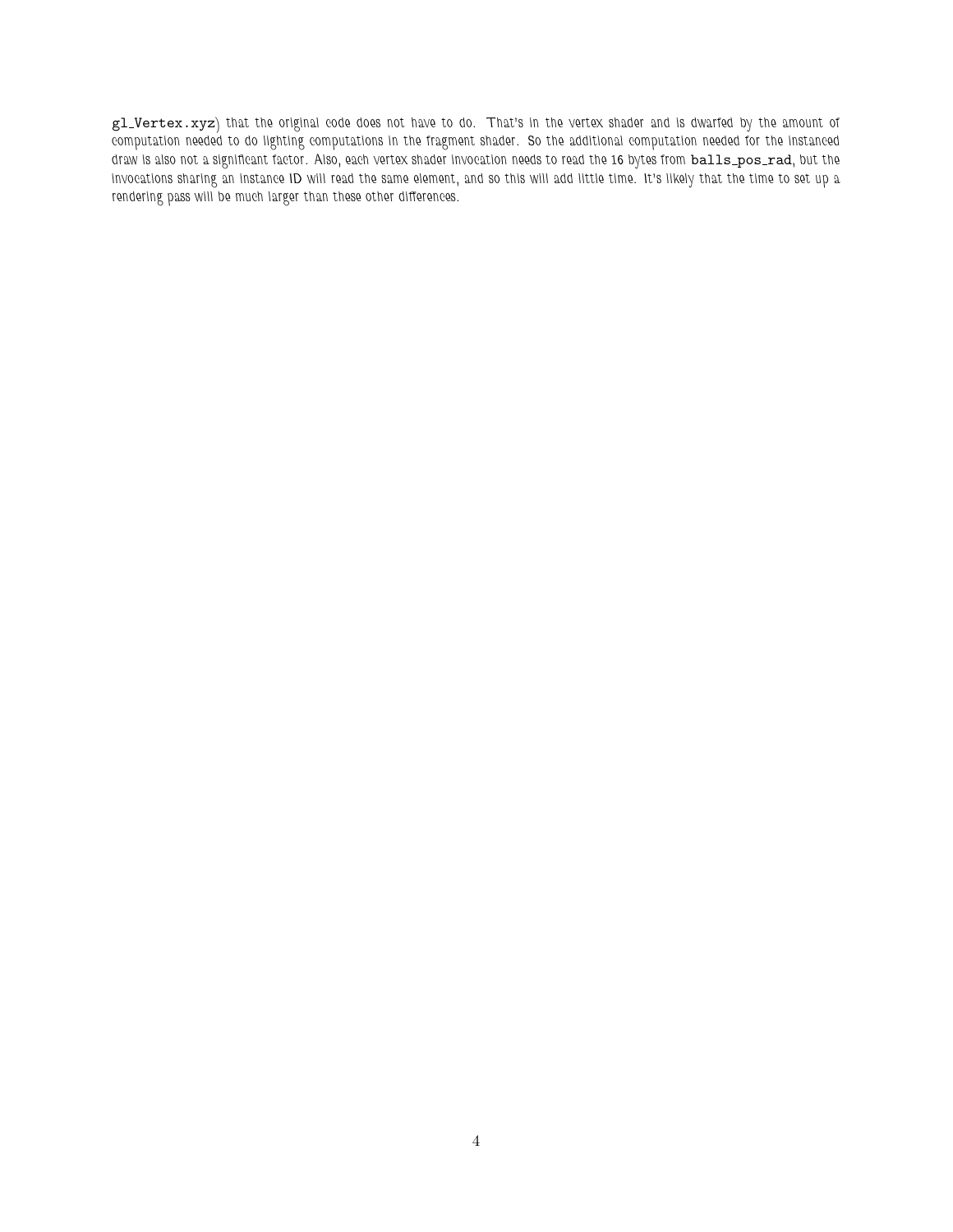Problem 2: [15 pts] CUDA kernel A launched with 10 blocks of 1024 threads on a GPU with 10 streaming multiprocessors (abbreviated SMs or MPs) takes 27 s to run. Consider several scenarios in which the kernel is launched on a GPU with 9 SMs. The only difference between the GPUs is the number of SMs. In both GPUs the maximum number of threads per SM and the maximum number of threads per block is 1024.

(*a*) Suppose that kernel A is launched again with 10 blocks but this time on the GPU with 9 SMs.

 $\overline{\bigtriangledown}$  Run time for A in a 10-block launch on the 9 SM GPU?  $\overline{\bigtriangledown}$  Explain.

Short Answer: It would take  $2 \times 27 = 54$  s because one SM would be assigned two blocks and those blocks would run sequentially.

Long Answer: In this particular case, because of the thread limit, only one block at a time can run on an SM. When the kernel is launched each of the first 9 blocks will be sent to an SM. The tenth block will have to wait for one of the first nine blocks to finish. Assuming that all blocks take about the same amount of time, that should occur in 27 s. The tenth block will then finish 27 s later, for a total time of  $54 \text{ s}$ .

(*b*) How long would A take to run on the 9-SM GPU if launched with 9 blocks of 1024 threads, but doing the same amount of work as the 10-block launch. Kernel A was written by a skilled programmer.

| $\overrightarrow{\mathcal{A}}$ Run time for A in a 9-block launch on the 9 SM GPU? $\overrightarrow{\mathcal{A}}$ Explain. |  |
|----------------------------------------------------------------------------------------------------------------------------|--|
|                                                                                                                            |  |

Short Answer: The run time would be  $\frac{10}{9}$ 27 s  $= 30$  s.

Long Answer: Since the programmer is skilled and since the number of blocks matches the number of SMs, we would expect that the run time would be proportional to the amount of work divided by the amount of computing resources. If the amount of computing resources (the number of SMs) changes from 10 to 9 we would expect run time to increase by a factor of  $\frac{10}9$  yielding a run time of  $\frac{10}{9}$ 27 s = 30 s.

(*c*) CUDA kernel C launched with 10 blocks of 32 threads takes 72 s on the 10-SM GPU. How long would the 10-block launch take on the 9-SM GPU?

Run time for  $C$  in a 10-block launch on the 9 SM GPU?

Explain how the low thread count makes part <sup>c</sup> (this question) different than part <sup>a</sup>.

It would still take about 72 s because with 32-thread blocks it's possible for two blocks to run simultaneously on the same SM. Since 32 threads are not nearly enough to fully utilize an SM's resources (for example, the 128 single-precision floating-point units that NVIDIA calls CUDA cores on a CC 4.X device) the two blocks can run at the same time and so they will take the same amount of time to run as they would if each were run on a separate SM, assuming that the code was not data-limited. (We can assume it's not data limited in this case because there are only 32 threads.)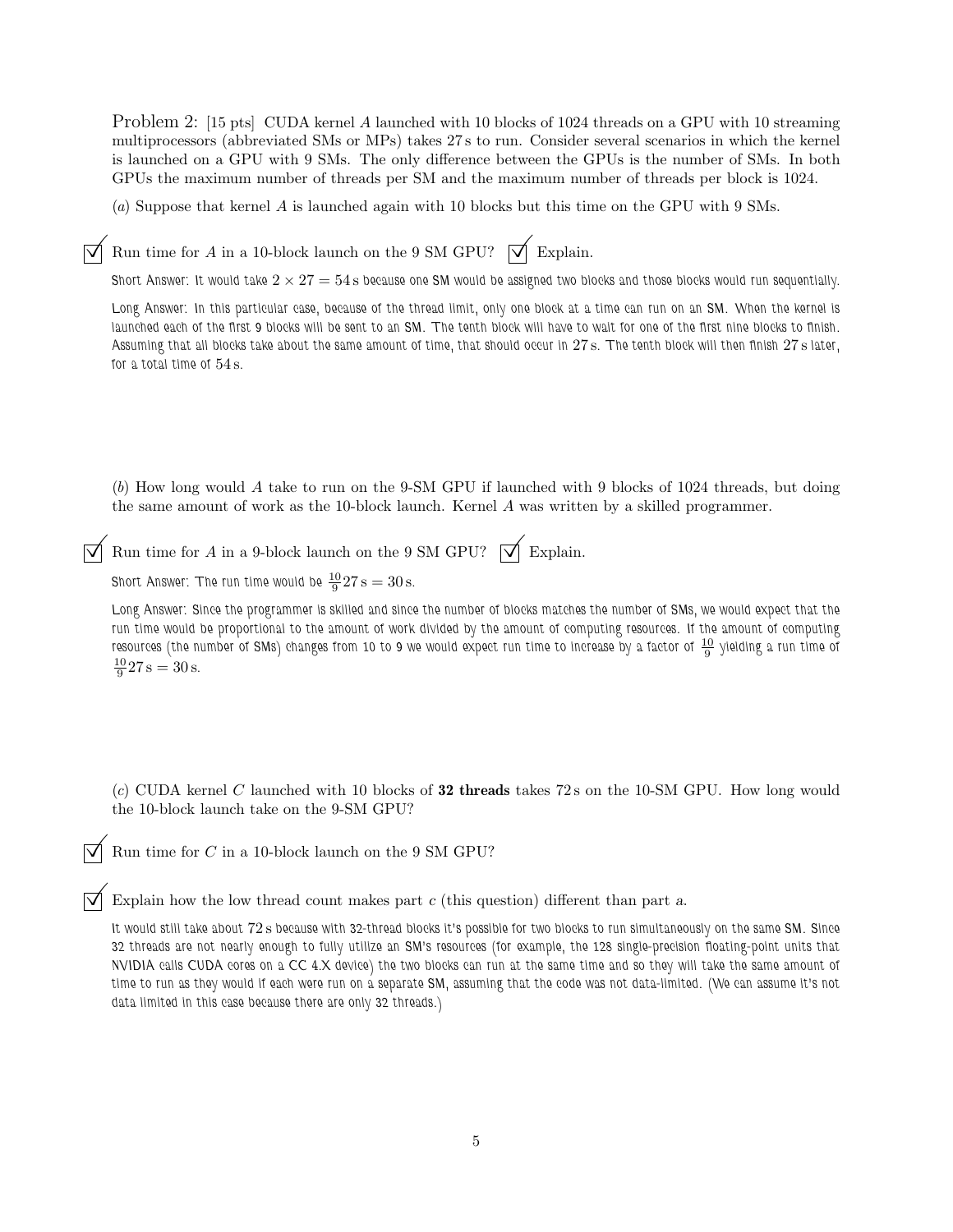Problem 3: [15 pts] The CUDA kernel below is based on a classroom example. Notice that the computation of tid has been changed. Indicate the change in execution time (relative to the commented out code) and whether the new code is correct (produces the same answer as the commented out code). *Note: The original exam contained a second part.*

(*a*) Consider the simple kernel:

```
__global__ void cuda_thread_start_simple() {
      // const int tid = threadIdx.x + blockIdx.x * blockDim.x;
      const int tid = threadIdx.x; \frac{1}{2} // Changed code. Original line above.
      const int elt_per_thread = array_size / num_threads;
      const int start = elt_per_thread * tid;
      const int stop = start + elt_per_thread;
      for ( int h=start; h<stop; h++ ) {
           float4 p = d_v_in[h];
           d_{m_{out}}[h] = dot(p, p);\Box Due to change, execution time is \bigcap longer \bigotimes about the same or \bigcap shorter.
\overrightarrow{\bigvee} Due to change, results are \overrightarrow{\bigvee} incorrect or \bigcirc still correct.
```
 $\triangledown$  Important: Explain by showing how array elements are assigned to threads.

Because of the change every block does the computation that block 0 would do in the original code. Since work is divided evenly, and because the number of blocks hasn't changed, the execution time should not change by much. The only possible reason for an increase in execution time is that each block writes the same array elements. However, the effect of this should be small because the number of writers to a particular location is equal to the number of active blocks (which at most would be on the order of 160 [with a block occupancy of 16 and 10 SMs]) and because for multiple writes to the same location to be a problem those writes would have to occur within cycles of each other, which is unlikely for even two writers because any of a number of factors could cause blocks on different SMs to be at different places in the code such as not starting at exactly the same time.

The results would be incorrect because the computation performed by blocks  $1, 2, \ldots$  is not being done.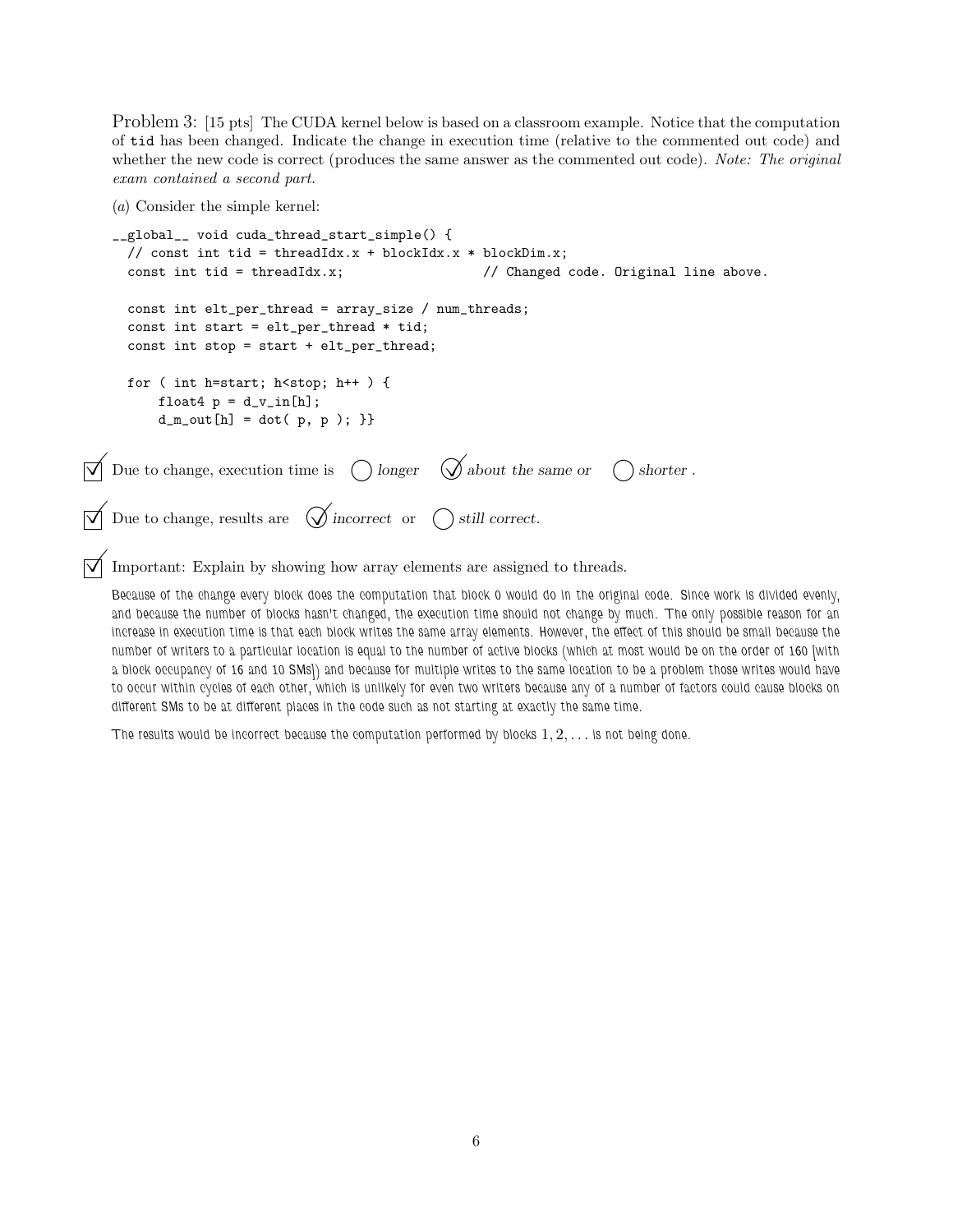Problem 4: [20 pts] Answer the following questions about CUDA.

(*a*) In an execution of the code below an SM reads 32 times more data than it needs to due to the way the code is written.

```
__global__ void some_prob(char *in_data, int *out_data) {
  const int tid = threadIdx.x + blockIdx.x * blockDim.x;
  const int width = 128;
  const int start_id = tid * width;
  int sum = 0;
  for ( int i=0; i<width; i++ ) sum += in_data[start_id+i];
  out_data[tid] = sum;}
```
Code reads  $32\times$  more data than it needs because . . .

Adjacent threads in a warp read global memory locations that differ by 128 bytes, and so a separate request will be needed for each thread. The minimum request size is 32 bytes and only one byte of the request is used (in\_data is an array of chars, which are one byte). Since only 1 out of 32 bytes are used the code reads  $32\times$  more data than is needed.

More Details: To see how adjacent threads are reading global addresses that are 128 bytes apart compute start\_id+i for two cases: threadIdx.x  $= 0$  and for threadIdx.x  $= 1$ . In both cases set blockIdx.x  $= 0$  and  $i = 0$ . For thread 0: start\_id+i  $= 0+0 = 0$  and for thread 1 start\_id+i  $= 1*128+0 = 128$ . So the distance between accesses is 128 elements, or  $128$  B because each element is one byte. It should be easy to convince yourself that the distance between accesses is 128 when comparing any  $threadIdx.x$  and  $threadIdx.x+1$ . Keep in mind that within a block (and so a warp) the two threads will have the same blockIdx.x and the same i. (The same i because within a warp they must be at the same point in execution.)

Suppose that the type of in\_data were changed from char\* to int\*. Instead of reading  $32\times$  more data it would only be reading  $x \times$  more data than needed.

 $\triangledown$  What is the value of x?

Suppose that the size of an int is four bytes (which is common). Then the thread would be using 4 of 32 bytes, and so it would only be reading  $\frac{32}{4} = 8 \times$  more data than necessary. That is,  $x=8.1$ 

(*b*) The code sample below is based on the shared memory classroom demo. *Note: The second* syncthreads *did not appear in the original exam.*

```
__shared__ int sum;
if ( threadIdx.x == 0 ) sum = 0;
__syncthreads();
if ( threadIdx.x == 40 ) sum += 40;
if ( threadIdx.x == 70 ) sum += 70;
if ( threadIdx.x == 200 ) sum += 200;
__syncthreads();
out_data[tid] = sum;
```
Show at least four different possible values for sum that the code above can write to out\_data.

They are: 40, 70, 200, 110, 240, 270, 310.

## Explain.

At the first  $\frac{1}{2}$  synchthreads we know for certain that sum is zero. Statements like sum  $+= 40$ ; consist of a shared memory read, an add, and a shared memory write. Let R40 denote the shared memory read performed by thread 40, and define W40, R70, etc. similarly. Perhaps we would like the ordering of these events to be R40, W40, R70, W70, R200, W200. If so sum would be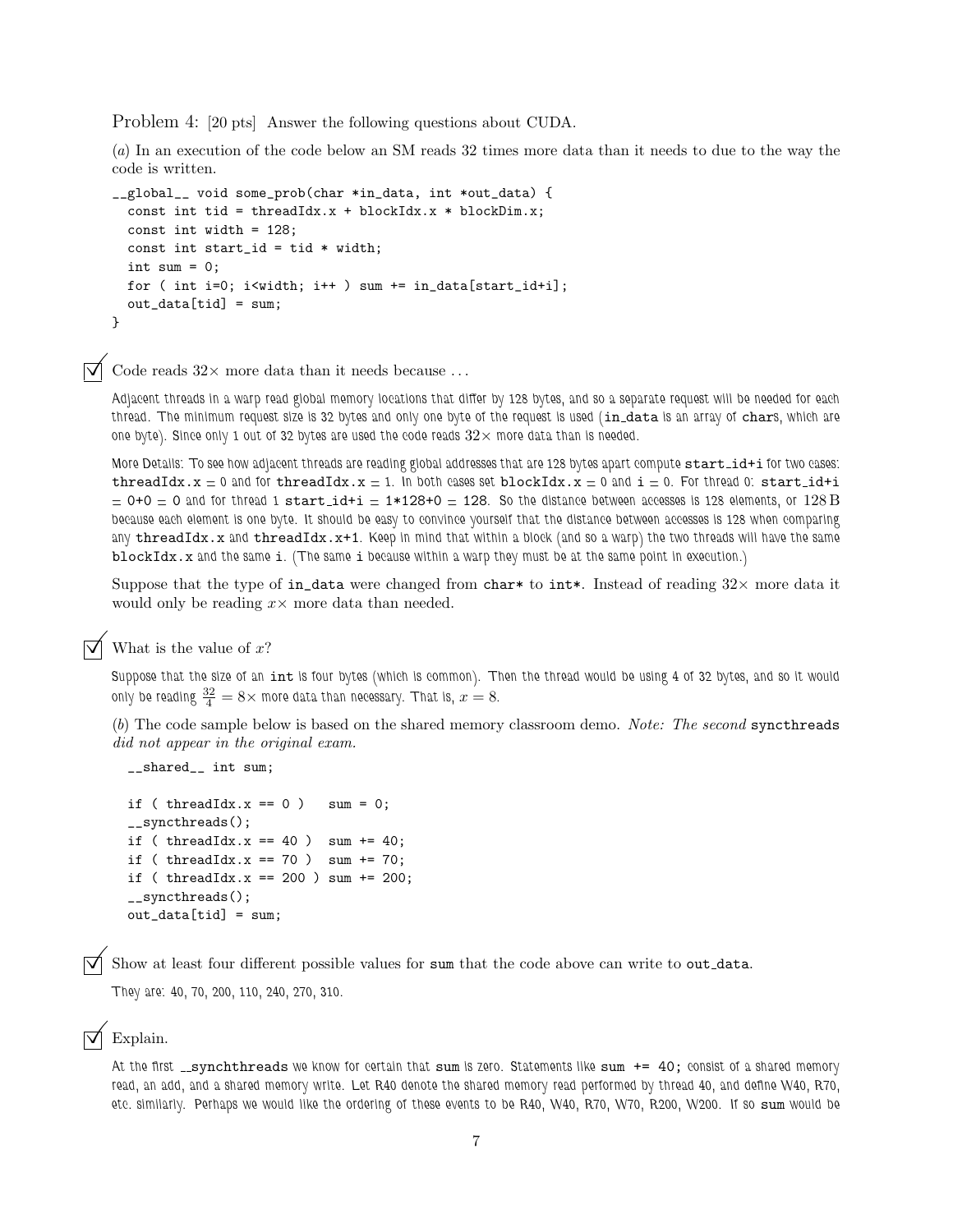set to 310. All we know for certain is that within a thread the write will come after the read. But the ordering between threads is not guaranteed because each of the participating threads is on a different warp. Consider the following possible ordering: R40, R70, R200, W200, W70, R40. In this case all threads read zero, and since 70 is the last to write, sum will be set to 70. Consider another possible ordering: R70, W70, R40 R200, W200, W40. Here, threads 40 and 200 will read the 70 written by thread 70, since 40 is the last to write sum will be 110.

Here are all possibilities: 40, 70, 200, 110, 240, 270, 310.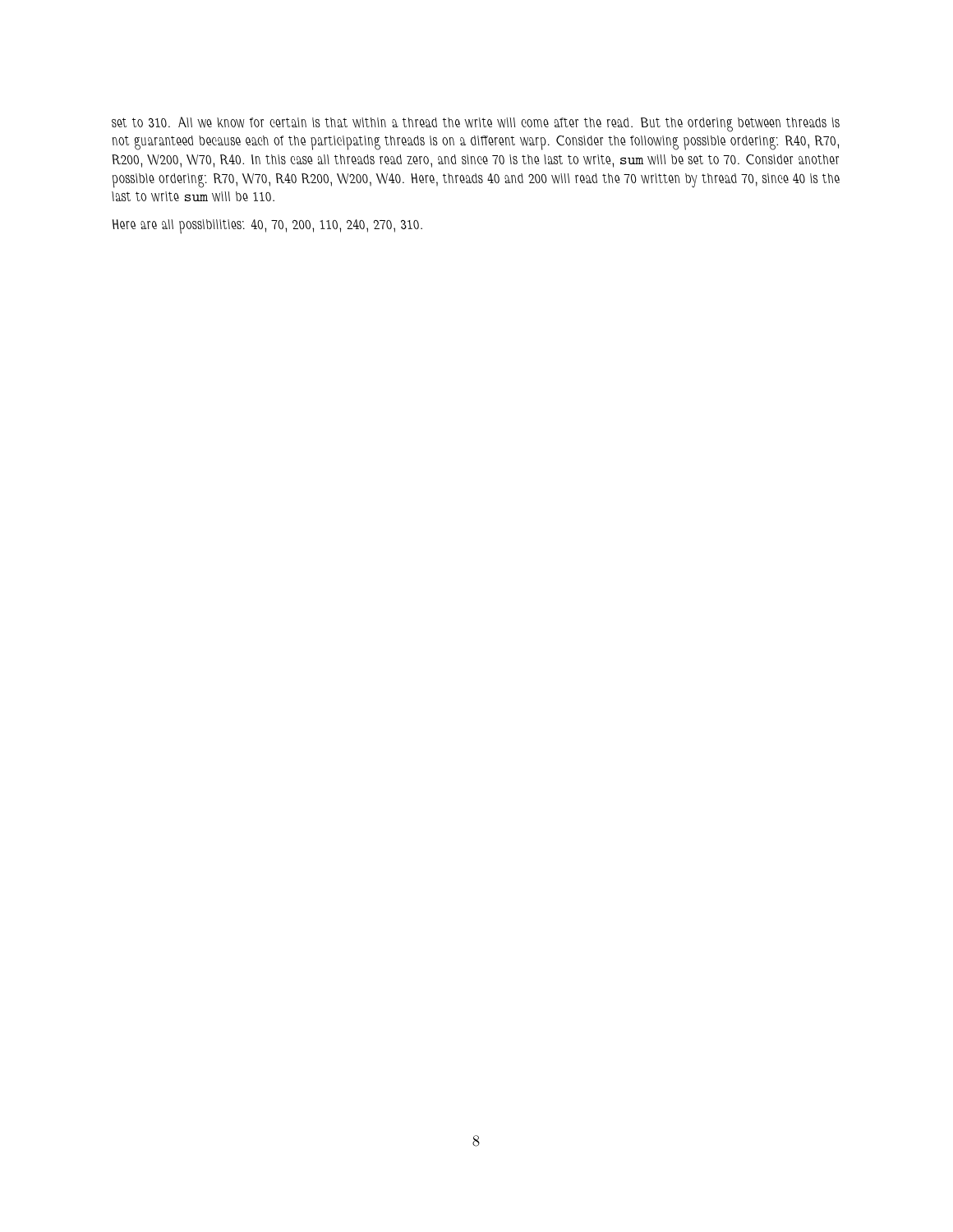(*c*) Consider the use of \_\_syncthreads() in the CUDA code below and in general.

 $\sqrt{\phantom{a}}$  In general, what does \_\_syncthreads do?

It causes each thread to wait until all threads in the block reach \_syncthreads, after which threads can proceed. In class this was described as a room with an entrance door and an exit door. Initially the entrance door is open. Threads enter the room when their execution reaches \_syncthreads. When all of the threads in the block are in the room the entrance door closes and the exit opens, which means that execution can proceed to the statement after \_syncthreads.

 $\overrightarrow{V}$  What might go wrong if \_\_syncthreads were removed from the code below?

```
__shared__ int our_data[1025];
our_data[threadIdx.x] = my_element;
__syncthreads();
output_data[tid] = my_element + our_data[threadIdx.x + 1];
```
Thread 31 might read element 32 of our data before thread 32 writes it.

 $\overrightarrow{\mathsf{W}}$  What's wrong with the use of  $\overrightarrow{\mathsf{L}}$  syncthreads below?

```
if ( threadIdx.x != 20 )  _<sub>2</sub> syntbreads();
```
All threads in the block must execute \_\_syncthreads. In the example above thread 20 does not execute it and so the threads that do execute \_\_ syncthreads will be stuck in \_\_ syncthreads.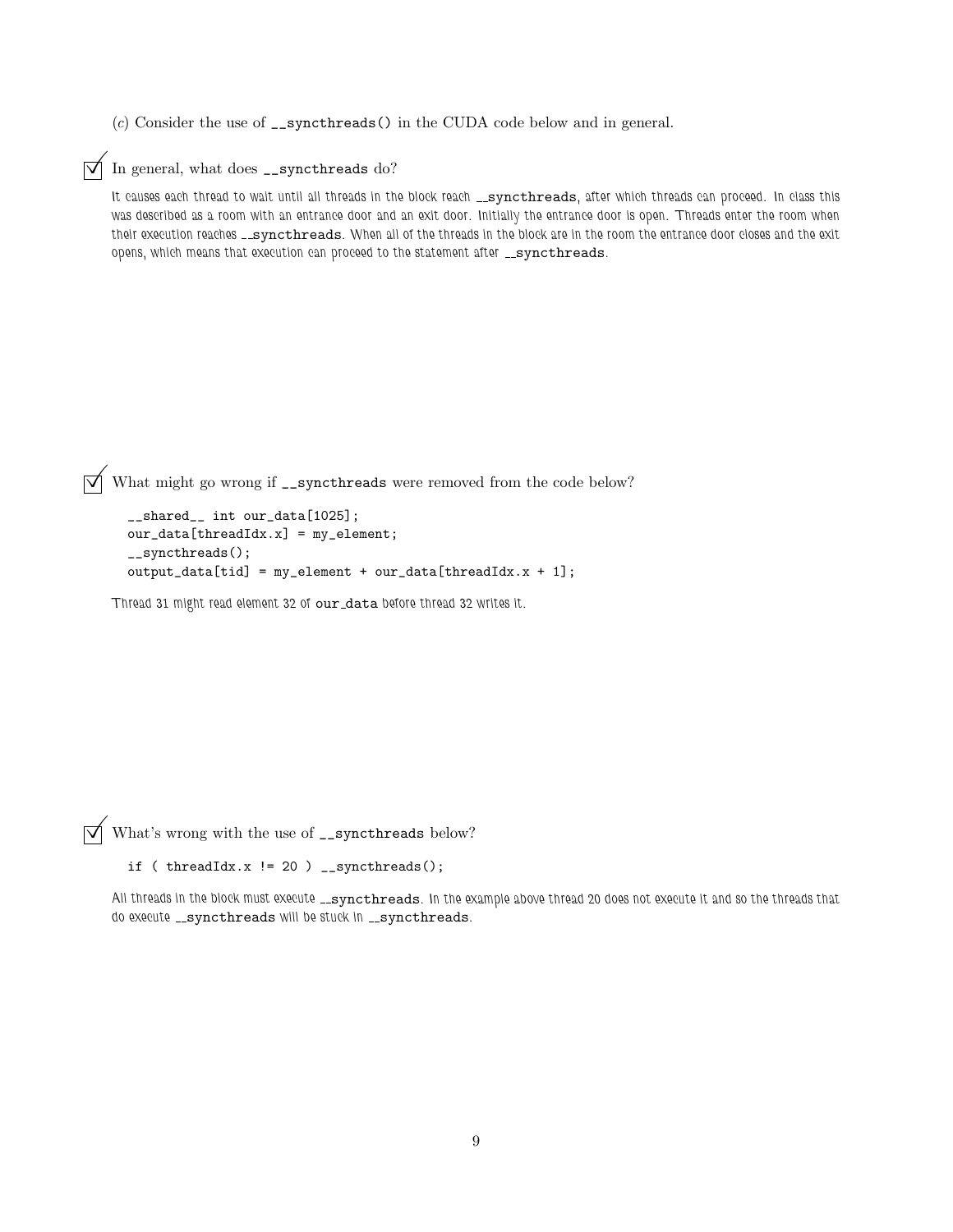Problem 5: [20 pts] The geometry shader below, from Homework 4, passes a triangle unchanged.

```
layout ( triangles ) in;
    layout ( triangle_strip, max_vertices = 6 ) out; // SOLUTION 3 -> 6
    void gs_main_simple() {
      /// SOLUTION
      vec3 tnorm = normalize( cross // Filled In
         ( In[1].vertex_e.xyz - In[0].vertex_e.xyz,
           In [2].vertex_e.xyz - In [1].vertex_e.xyz);
      for ( int i=0; i<3; i++ )
        {
           normal_e = In[i].normal_e;vertex_e = In[i].vertex_e;
           color = In[i].color;
           gl_Position = In[i].gl_Position;
          EmitVertex();
         }
      EndPrimitive();
     /// SOLUTION:
      color = vec4(0, 0, 1, 1); // Bluenormal_e = tnorm;
      for ( int i=0; i<3; i++ ) {
           vertex_e = In[i].vertex_e + torn;gl_Position = gl_ProjectionMatrix * vertex_e;
           EmitVertex();
         }
      EndPrimitive();
    }
    (a) Add code so that tnorm is assigned the triangle's eye-space geometric normal.
    Set tnorm to eye-space geometric normal of triangle.
    Solution appears above.
    (b) Modify the shader so that it emits a second triangle of the same shape but displaced one unit in the
    direction of tnorm (see above). (For normal_e see next part.) The new triangle should be blue. The following
    library functions are available: cross, dot, normalize, and length. A library of colors is not available.
\nabla Add code to emit second triangle.
 \overrightarrow{\Lambda} Be sure to assign \overrightarrow{\Lambda} vertex e, \overrightarrow{\Lambda} color to blue, and (important) \overrightarrow{\Lambda} gl Position.
\triangledown Modify the layout declarations, if necessary.
    Solution appears above. Notice that the color and normal e shader outputs are only assigned once since they don't change. Also
    notice that the eye-space coordinate of the new triangle, vertex_e, had to be converted to clip space, something which is done in
    the vertex shader for the vertices of the original triangle. In the layout declaration max_vertices was increased from 3 to 6.
```
(*c*) What about normal\_e for the new triangle? Suppose we are rendering a sphere. Compare the appearance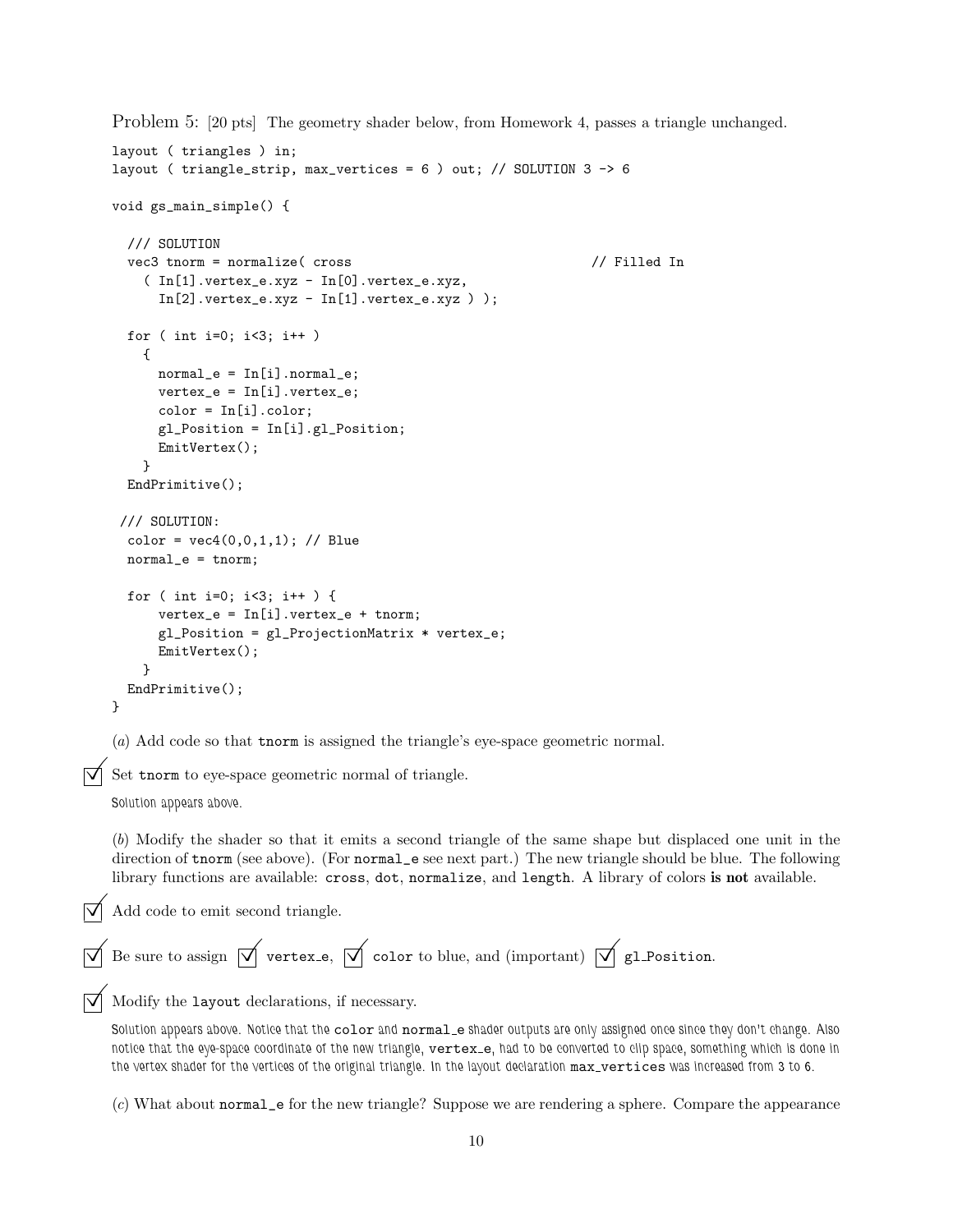of the new triangle with normal\_e set to tnorm to the appearance when normal\_e is set to In[i].normal\_e.

 $\overrightarrow{\mathcal{A}}$  Describe difference in appearance for normal\_e = tnorm versus normal\_e = In[i].normal\_e.

With normale = tnorm the sphere will look like it is covered with triangles, that's because two nearby points on different triangles will have different normals and so will be lighted differently, making the triangle boundaries obvious. In contrast, if the normal is based on the sphere normal at those two nearby points, then the two normals will be almost the same and the lighting will be almost the same, making it hard to see the triangles.